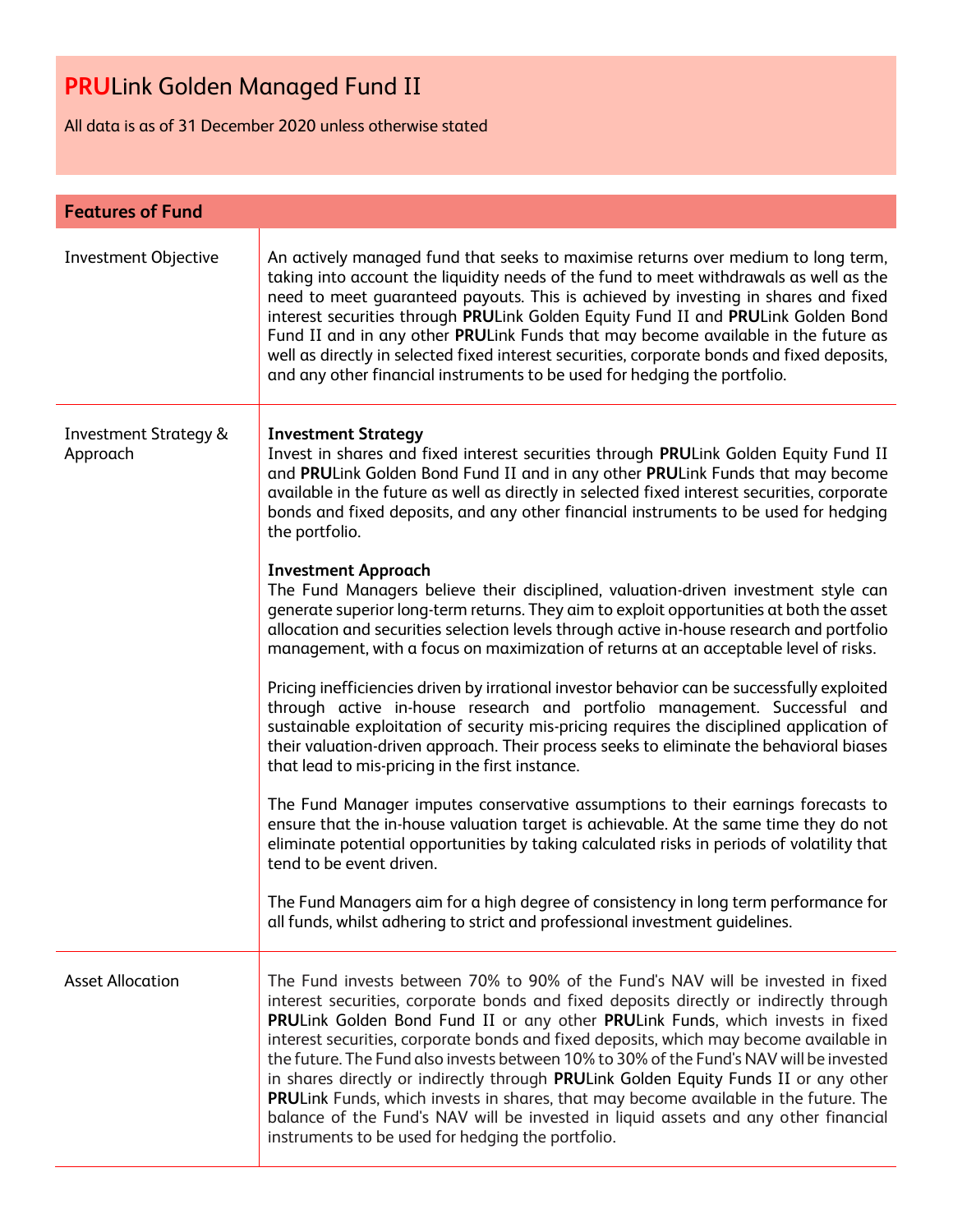# **PRU**Link Golden Managed Fund II

#### All data is as of 31 December 2020 unless otherwise stated

| Performance Benchmark | 20% FTSE Bursa Malaysia Top 100 Index (FBM100) + 80% Maybank 12 Month Fixed<br>Deposit Rate<br>For more information on benchmark kindly refer to www.bursamalaysia.com/market and<br>www.maybank2u.com.my |
|-----------------------|-----------------------------------------------------------------------------------------------------------------------------------------------------------------------------------------------------------|
| <b>Fund Manager</b>   | Eastspring Investments Berhad (531241-U)                                                                                                                                                                  |

| <b>Fees &amp; Charges</b>     |            |  |
|-------------------------------|------------|--|
| <b>Fund Management Charge</b> | 1.10% p.a. |  |
| Other Charge, if any          | Nil        |  |

#### **Fund Performance**

The **PRU**Link Golden Managed Fund II is a new fund, available for **PRU**Retire Saver. There is no historical performance yet.

Note: Your funds are invested in the **PRU**Link Golden Equity Fund II and **PRU**Link Golden Bond Fund II according to a pre-determined asset mix during the Accumulation Period. During the Payout Period, your funds will then be invested into the **PRU**Link Managed Funds II with an asset mix of 80% in bonds and 20% in equities. For more details, please refer to the accompanying brochure.

Basis of calculation of past performance:

= ( Net Asset Value for Year n  $\frac{1}{\sqrt{1-\frac{1}{n}}}$  1)%<br>Net Asset Value for Year  $n-1$  - 1)%

### **Investment Risks**

**Please refer to the Appendix for the detailed Investment Risks listing below by order of importance:**

- (A) Market Risk
- (B) Stock / Issuer Risk
- (C) Interest Rate Risk
- (D) Credit / Default Risk
- (E) Liquidity Risk
- (F) Country Risk
- (G) Risk of Non-Compliance
- (H) Concentration Risk
- (I) Management Company Risk
- (J) Inflation Risk
- (K) Investment Managers' Risk